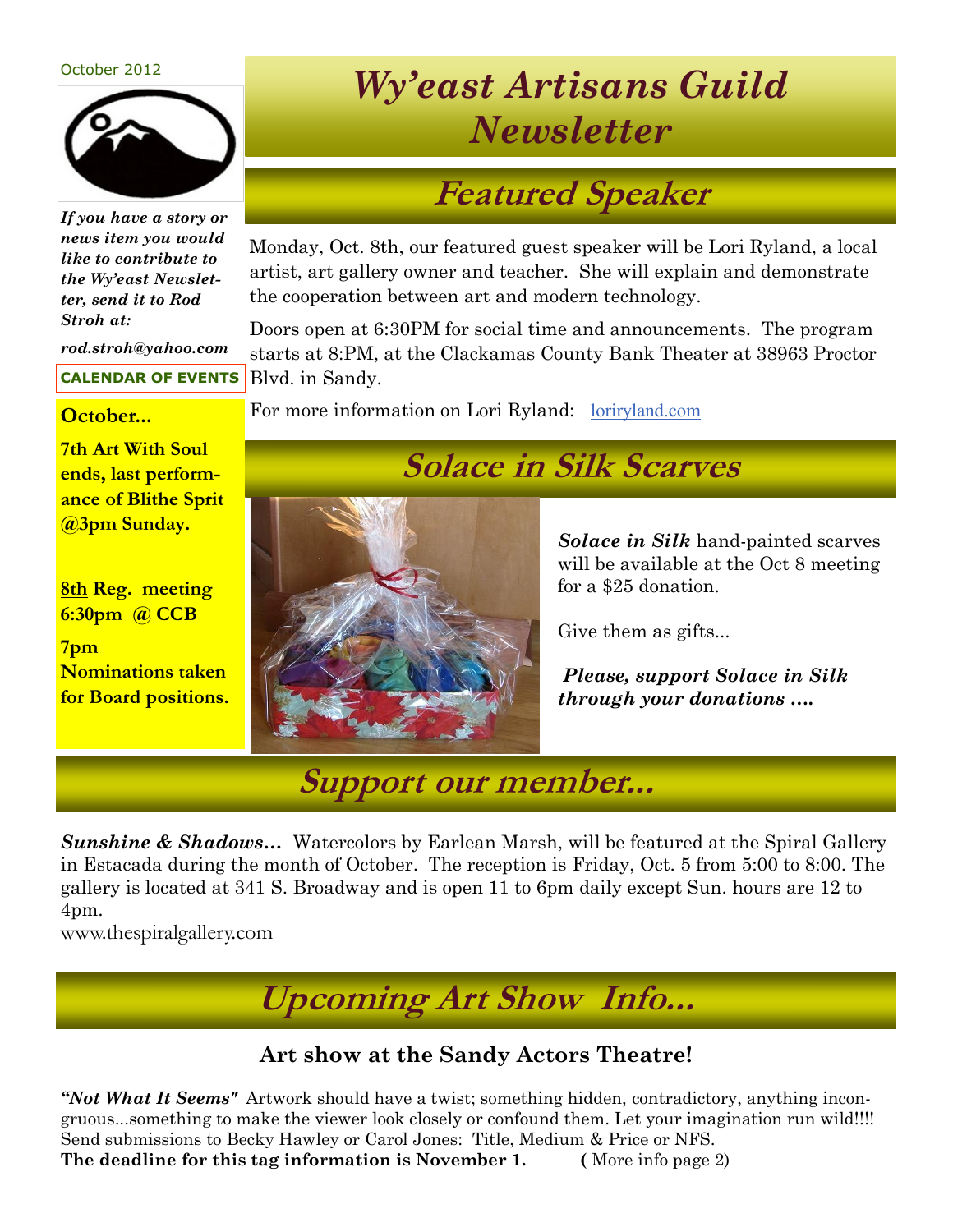## **Art Show Themes... Continued from page 1 …...**

*Second Chances"* Recycled art made from; recycled material, a painting over an old painting, artwork with a pentimento (Look it up), or whatever you can come up with!

*Mystery*" This is an open show... what will you enter? Who done it? You!

That's Entertainment..." Art with a tie to any form of entertainment: music, dancing, theater, circus, movies, telling stories around the fire, or even beachcombing . What entertains you? Everybody's entertained by something,,,,

Direct comments, inquiries & entries to: Becky Hawley bek . hawley@yahoo. com (503) 668-5590 Or , Carol Jones at carolpj@gmail.com

#### **For your calendar, the preview/openings are: Nov 8, Feb 7, Apr 4 & May 30** Shows …

The deadline for entering artwork into the shows is 7-10 days before the preview. Please do NOT wait until the last minute to send in your tag info, Putting on these shows takes time and planning, to say the least. It's very helpful to know who's planning to participating, as far in advance as possible.

#### **Art With Soul…Update!**

*Art With Soul,* in the lobby of the Sandy Actors Theatre, runs until Oct 7. The art may be seen during the play, whether you see the play or not. The public is welcome to view the art without buying a ticket to the play.

Blithe Sprit, is on stage Friday & Saturday at 8pm and Sunday at 3pm. **This play has received rave reviews!** 

Potentially, one item has been sold from the art show at this time.

# **Invite folks to join us!!!!!**

#### **GROW THE GUILD…**

**MAKE NEW FRIENDS & LEARN NEW THINGS TOGETHER!**